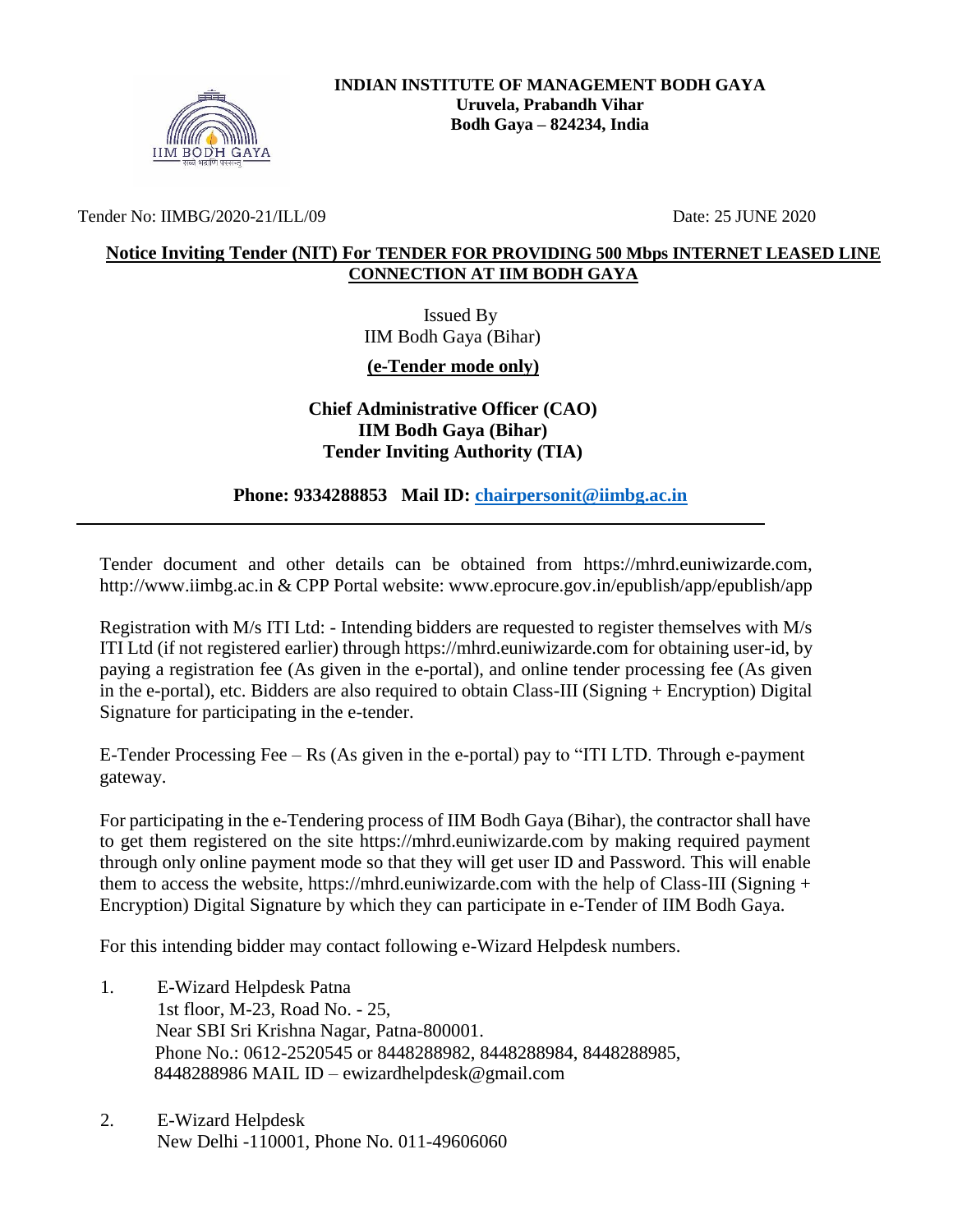Tender No: IIMBG/2020-21/ILL/09 Date: 25 JUNE 2020

#### **Notice Inviting Tender For Providing the 500 Mbps Internet Leased Line Connection at IIM Bodh Gaya**

## **(e-Tender mode only)**

Indian Institute of Management, Bodhgaya, Bihar (IIM Bodhgaya) invites bids from Telecom companies in two bid systems, as per details given below.

## **Brief Details of Tender:**

|                                                                                       | EMD(Rs.)   |
|---------------------------------------------------------------------------------------|------------|
| <i>Item Description</i>                                                               |            |
| For Providing the 500 Mbps Internet Leased Line Connection at<br><b>IIM Bodh Gaya</b> | $40,000/-$ |

The tender document along with all forms are available on the Institute website: **http://www.iimbg.ac.in** and [https://mhrd.euniwizarde.com](https://mhrd.euniwizarde.com/) at the e-publishing window of the Central Public Procurement portal (CPPP) http://eprocure.gov.in/epublish/app and bid is to be submitted through online mode only.

#### **Critical Dates of Tender:**

| <b>SN</b>      | <b>Particulars</b>               | Date                                  | <b>Time</b>       |
|----------------|----------------------------------|---------------------------------------|-------------------|
|                | Date and Time of online          | 25/06/2020                            | $9.00$ am         |
|                | Publication/Download of Tender   |                                       |                   |
| $\overline{2}$ | Bid Submission close date & time | 16/07/2020                            | $6.00 \text{ pm}$ |
| $\overline{3}$ | <b>Opening of Technical Bids</b> | 17/07/2020                            | $11.00$ am        |
| $\overline{4}$ | <b>Opening of Financial Bids</b> | <b>After Technical Bid Evaluation</b> |                   |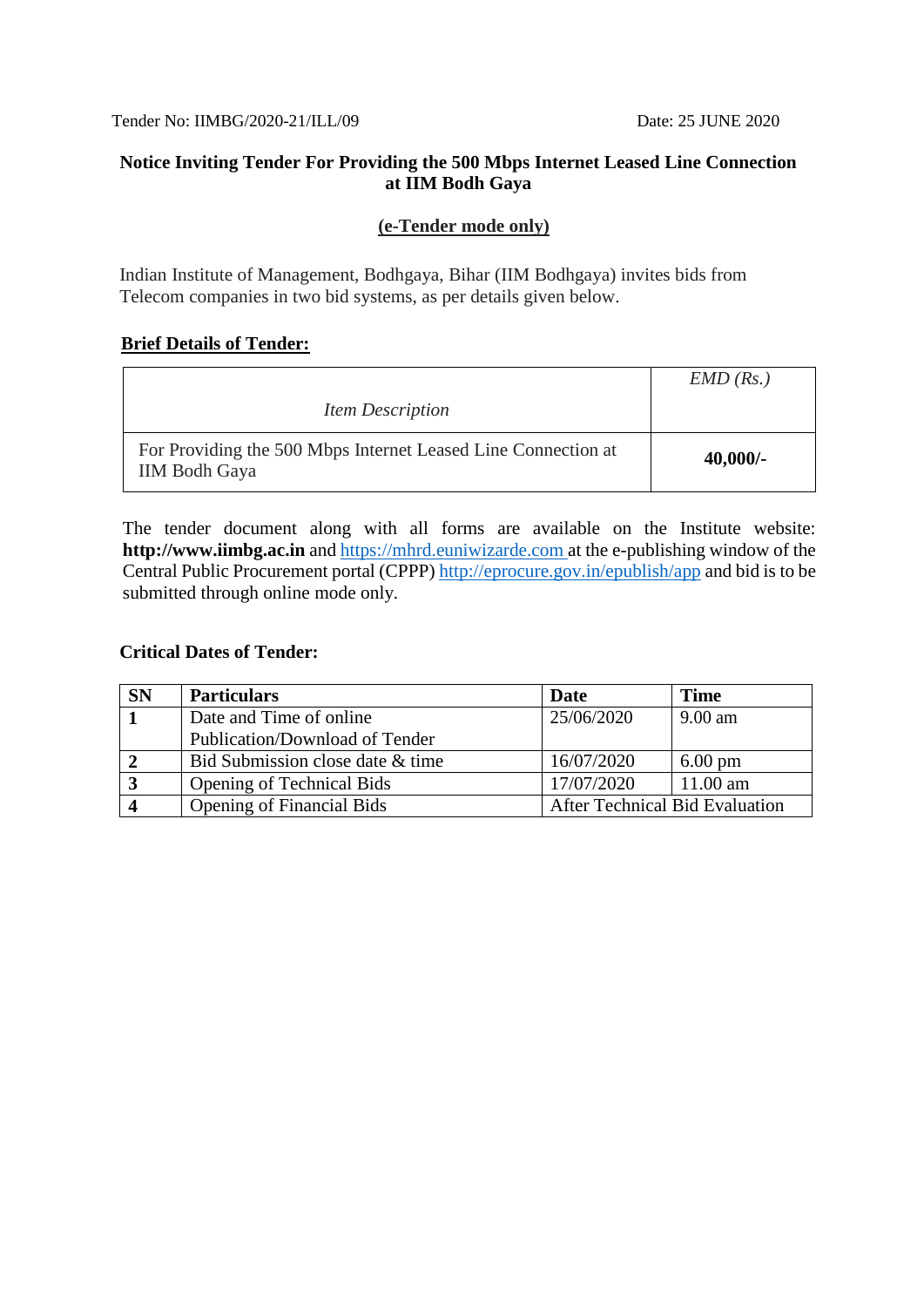# **1. ABOUT IIM BODHGAYA**

Indian Institute of Management Bodh Gaya is an Institution of National Importance under the Indian Institutes of Management Act, 2017.

# **2. SCOPE OF WORK**

Offers are invited under two bids system from "Authorized Class A ISPs" for 500 Mbps (1:1) Leased Line Internet connection on Fiber for a period of 1+2 year as per technical specifications stated below:

| S.No | <b>Product</b>                                                      | Quantity    |
|------|---------------------------------------------------------------------|-------------|
|      | 500 Mbps (1:1) Leased Line Internet connection on Fiber Optic       |             |
|      | Link                                                                |             |
| 2    | Public IP Address (IPv4)                                            | 32          |
|      | Public IP Address (IPv6)                                            | 8           |
| 3    | <i>*Duration</i>                                                    | $1+2$ years |
|      | *In case services during the work award year are found to be        |             |
|      | satisfactory, the IIM Bodh Gaya may decide to renew the             |             |
|      | contract for maximum period of another 02 years i.e. 1 initial      |             |
|      | $+2$ -year additional years on the quoted terms (including payment) |             |
|      | terms) and conditions for first year.                               |             |

The requirements and the terms & conditions for the Internet Leased Line are given in the following sections in this tender document

- (i) Qualification Criteria
- (ii) Responsibilities under the contract
- (iii) Bid submission Process (Technical & Financial bids)
- (iv) Terms and Conditions of the contract

# **3. EARNEST MONEY DEPOSITS (EMD) DETAILS**

The bidder shall submit Earnest Money Deposit (EMD) for an amount of **Rs.40,000/- (Rupees forty Thousand Only)** in the form of Demand Draft/Banker's Cheque from Nationalized/ Scheduled bank in favor of **IIM Bodh Gaya, payable at Bodh Gaya** should be submitted as per **Annexure-IV (Should be kept in separate envelope)**.

## **EMD Exemption**

The Institute may accept bids without EMD from those Service provider/ Agency/Contractor/companies who are registered with the MSME / National Small Industries Corporation (NSIC). Necessary Certificate indicating EMD Exemption should be enclosed.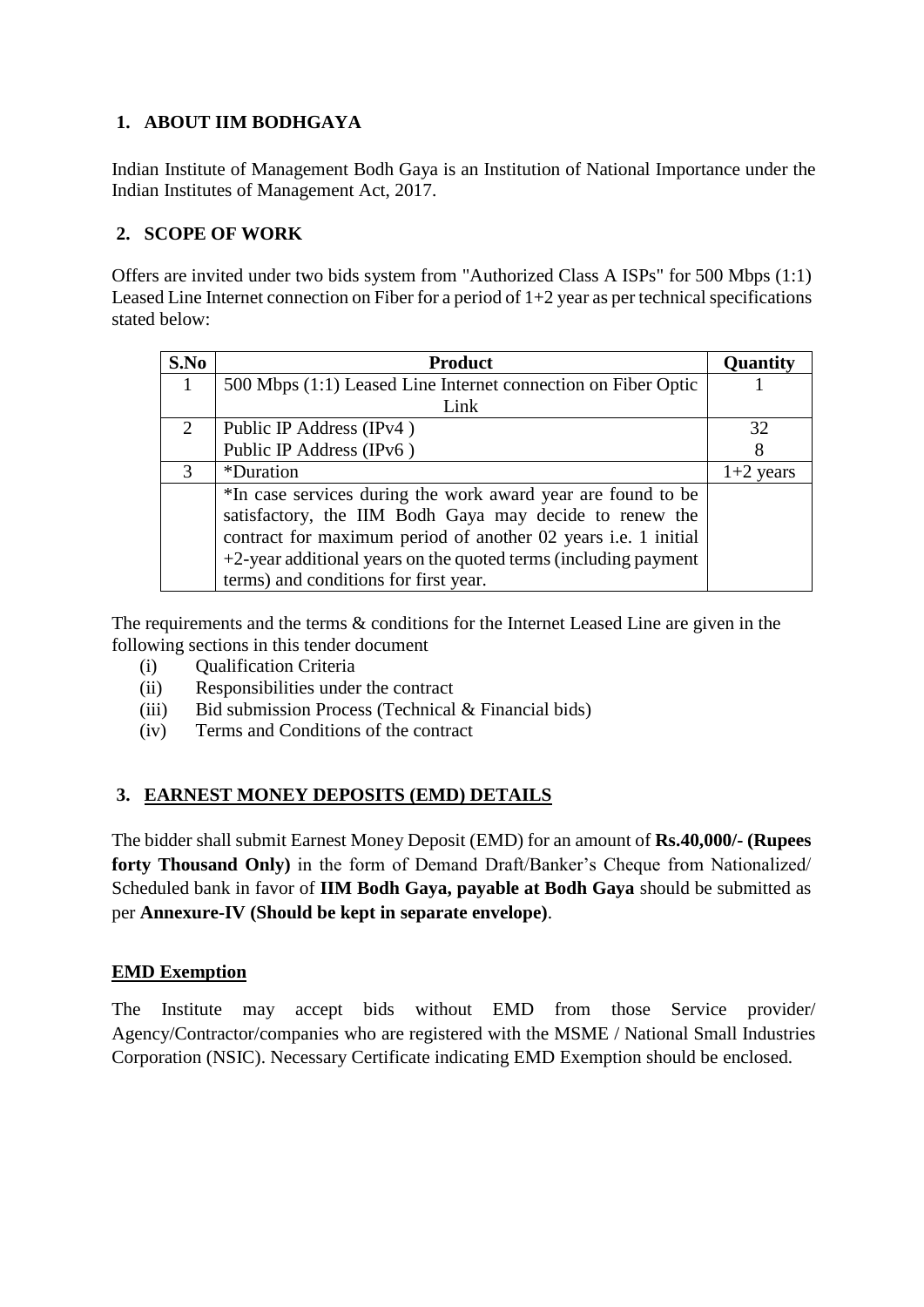#### **4. QUALIFICATION CRITERIA**: Mandatory (Bidders not meeting these criteria will not be considered)

| 4.1 | Internet Leased Line should be from a Class A ISP (license from government of                                                                |
|-----|----------------------------------------------------------------------------------------------------------------------------------------------|
|     | India) should only be commissioned (Attach a copy of license).                                                                               |
| 4.2 | a) The ISP should have a fully functional Customer Service Centre in Bihar,                                                                  |
|     | preferably in Patna or Gaya, which is operational 24*7*365 hours. (Attach                                                                    |
|     | Certificate/document of proof)                                                                                                               |
|     |                                                                                                                                              |
|     | b) The bidder should ensure that the local loop provisioning does not violate                                                                |
|     | regulations as laid by Government of India/TRAI in respect of such links/networks.<br>will<br>be<br>for                                      |
|     | responsible<br>making<br><b>Bidder</b><br>all<br>payments<br>towards the local loop charges/rentals charges etc.                             |
|     |                                                                                                                                              |
|     | c) The institute reserves the right to carry out the capability assessment of the                                                            |
|     | bidder and the decision of the institute shall be final in this regard.                                                                      |
|     |                                                                                                                                              |
|     | d) ISP must clearly state in technical bid that financial bid contains all components                                                        |
|     | viz recurring, nonrecurring, bandwidth charges etc. as mentioned above.                                                                      |
|     | e) Quoting firms must put page numbers on every page of the bid. It is also required                                                         |
|     | that page nos. of the documents attached should be mentioned against each item of                                                            |
|     | the main bid.                                                                                                                                |
|     | f) Every bid document should be signed and stamped by authorized signatory.                                                                  |
|     |                                                                                                                                              |
|     | g) PERIOD OF INTERNET CONNECTIVITY SERVICE CONTRACT: -                                                                                       |
|     | The bidder should agree that in case the service during the work award year is                                                               |
|     | found to be satisfactory, the institute may decide to renew the contract for a period                                                        |
|     | of another 2 years ie. Initial 1 year $+ 2$ years additional on the quoted terms                                                             |
|     | (including payment terms and conditions for the first year).                                                                                 |
| 4.3 | The bidders should have an average turnover of Rs 60 lacs or above in the Internet                                                           |
|     | ISP business during the audited financial years 2016-2017, 2017-2018, 2018-2019                                                              |
|     | and submit the following                                                                                                                     |
|     | a) Certification from a chartered accountant (CA)/ firm of CAs certifying the<br>turnover in financial years 2017-2018, 2018-2019, 2019-2020 |
|     | A copy of audited annual accounts for the above-mentioned years<br>b)                                                                        |
|     | c) Copy of GST certificate                                                                                                                   |
|     | d) Copy of PAN card                                                                                                                          |
| 4.4 | Bidders should have their own international gateways (document proof)                                                                        |
| 4.5 | The bidders should have NLD/ILD license issued by the government of India                                                                    |
|     | (document proof)                                                                                                                             |
| 4.6 | Bidders should have a valid TL9000/ ISO 9001 or ISO/IEC 27001 or higher                                                                      |
|     | certification in network operation center, operations and maintenance and                                                                    |
|     | expansion of fiber optics network etc.                                                                                                       |
| 4.7 | No Sub-Contracting of the work by the ISP is permissible by IIM Bodh Gaya,                                                                   |
|     | However the prospective bidder may be allowed to sublet certain identified                                                                   |
|     | ancillary activities (as deemed appropriate, proper and exigency of the                                                                      |
|     | situation/circumstances) of the major works with the prior permission of the                                                                 |
|     | competent Authority of IIM BG                                                                                                                |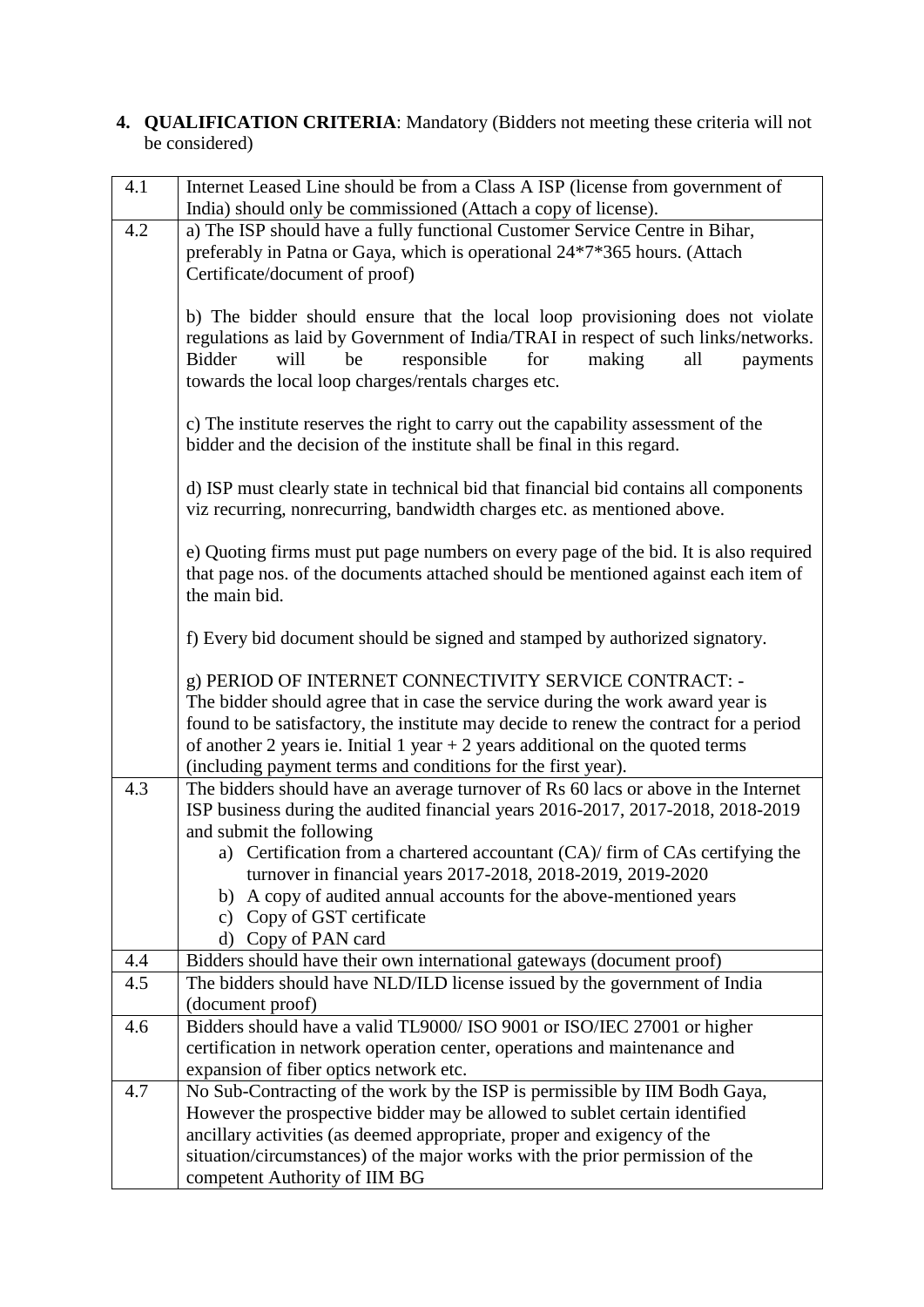| 4.8 | The Bidder should have executed similar project for bandwidth provisioning in        |
|-----|--------------------------------------------------------------------------------------|
|     | government or private sector. The Bidder must have an experience of similar work     |
|     | across India for at least 02 years. This should be duly supported by at least 03     |
|     | Purchase order/Work Order copies of the same or higher bandwidth.                    |
| 4.9 | The Bidder should give self-declaration certificate for acceptance of all terms and  |
|     | conditions of tender documents. A duly completed certificate to this effect is to be |
|     | submitted as per the <b>Annexure-III.</b>                                            |
|     |                                                                                      |

*Bidders not complying with above conditions or not providing complete information as described shall not be considered and hence they will be out rightly rejected without assigning any reasons, whatsoever.*

## **4.10 Disqualification:**

Proposal not submitted in accordance with the document.

- (i) During Validity of the proposal, or its extended period, it's any, the bidder increases his quoted prices.
- (ii) Proposal is received in incomplete form.
- (iii) Proposal is received after due date and time.
- (iv) Proposal is not accompanied by all requisite documents.
- (v) Information submitted in the tender proposal is found to be misrepresented, incorrect or false accidentally, unwillingly or otherwise, at any time during the processing of the contract (no matter at what stage) or during the tenure of the contract including the extension period if any.

#### **4.11 IIM Bodh Gaya's Right to Terminate the Process**

IIM Bodh Gaya may terminate the tender process at any time and without assigning any reason. IIM Bodh Gaya makes no commitments, expressed or implied that the process will result in a business transaction with anyone.

This tender does not constitute an offer by IIM Bodh Gaya. The bidder's participation in this process may result in IIM Bodh Gaya selecting the bidder to engage in further discussion and negotiations onwards execution of a contract, if necessary. The commencement of such negotiation does not, however, signify a commitment by IIM Bodh Gaya to execute a contract or to negotiations. IIM Bodh Gaya may terminate negotiations at any time without assigning any reasons.

## **5. RESPONSIBILITIES UNDER THE CONTRACT:**

The ISP would be responsible for the following:

5.1. To provide 500 Mbps Internet connectivity (Leased Line) at Indian Institute of Management, Uruvela, Prabandh Vihar Bodh Gaya – 824234, Gaya, Bihar, India on yearly rental basis.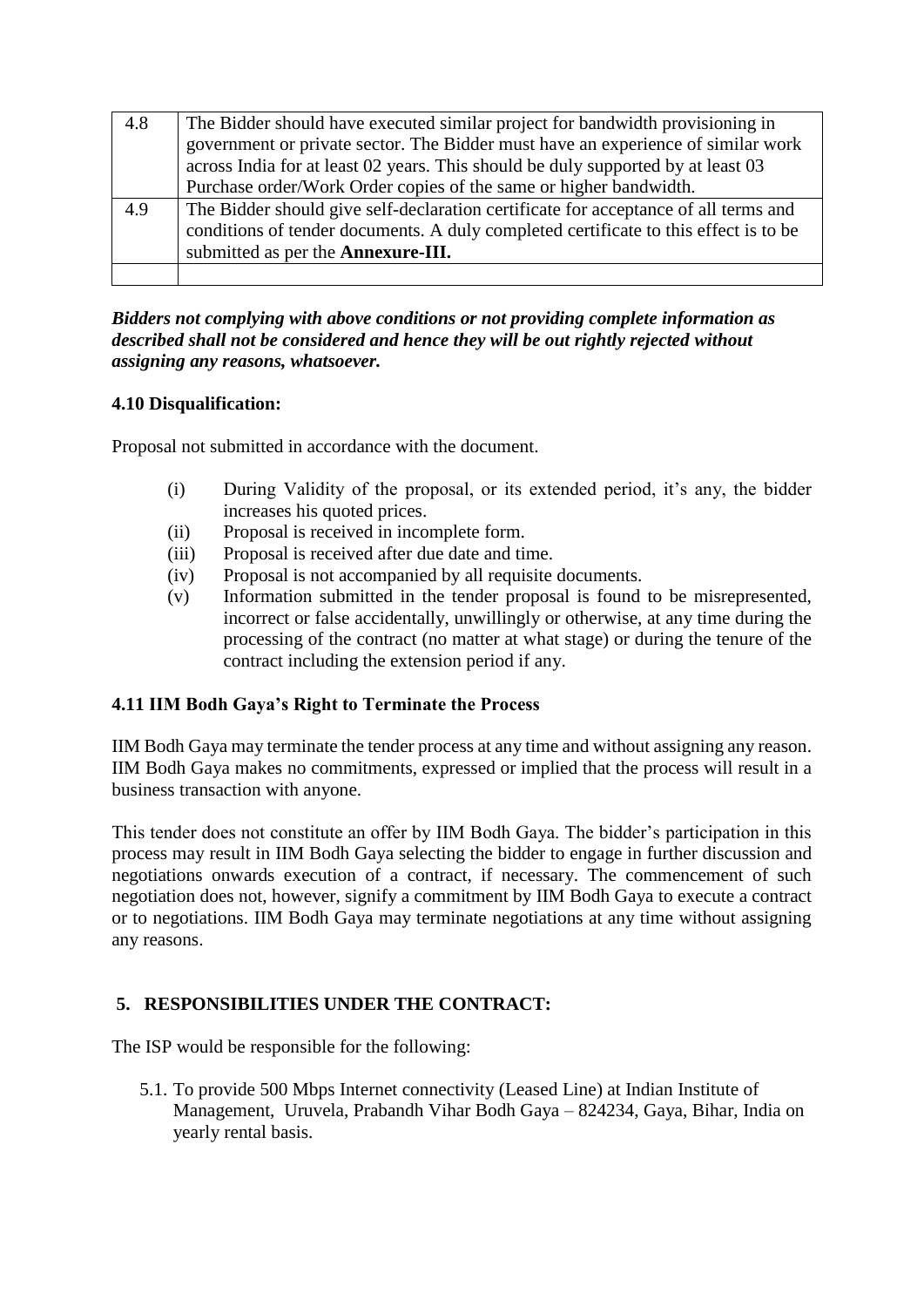- 5.2. Provide 32 Public IP addresses of IPv4 pool (32 bit) at present and 8 public IPv6 address if required in future.
- 5.3. Installation, commissioning, configuration of the link and hardware/software (Mux, Modems and Router etc. to make line fully functional at 500 Mbps.).
- 5.4. Maintenance support service (24 hours and 7 days a week) for bandwidth and equipment.
- 5.5. ISP or authorized person from ISP will be required to sign the Service Level Agreement.

#### **Service Level Agreement (SLA)**

- a. 500 Mbps Internet bandwidth at all the time with an availability SLA of minimum of 98.5%.
- b. Packet Losses: Less than 1 % (Average over 1000 ping) at any given point of time to any part of globe.
- c. Latency (Round Trip Delay between ISP Gateway Router and ISP upstream peering point): Less than 325 ms for USA, less than 250 ms for UK and less than 90 ms for Singapore and overall maximum latency for any other places in the world should be less than 325 ms.
- d. Network Availability: More than 98.5 % per month,
- e. Reports for performance, monitoring /usage to be submitted by, the ISP on weekly or monthly basis or as per requirement of the institute.
- f. The bidder will provide the facilities to measure the above parameters at the IT Division of the institute. The facility of measurement / monitoring and testing of above parameters or graphical display will be provided by the bidder.

#### **Multi Router Traffic Grapher (MRTG) access through online portal:**

**Multi Router Traffic Grapher** (MRTG) access through online portal must be provided by ISP for **leased line**. The following features should be available in **MRTG:-**

- 1) Bandwidth (Hourly, Daily, Weekly, Monthly categorization).
- 2) Availability (Hourly, Daily, Weekly, Monthly categorization).
- 3) Latency (Hourly, Daily, Weekly, Monthly categorization).
- 4) Summary of the above in one page.

## *In case of the above parameters going out of specifications, IIMBG will be compensated adequately in respect of the extended time for the loss of hours in service. Also, if services are not found satisfactory, IIMBG reserves the right to cancel the contract within two-months' time period.*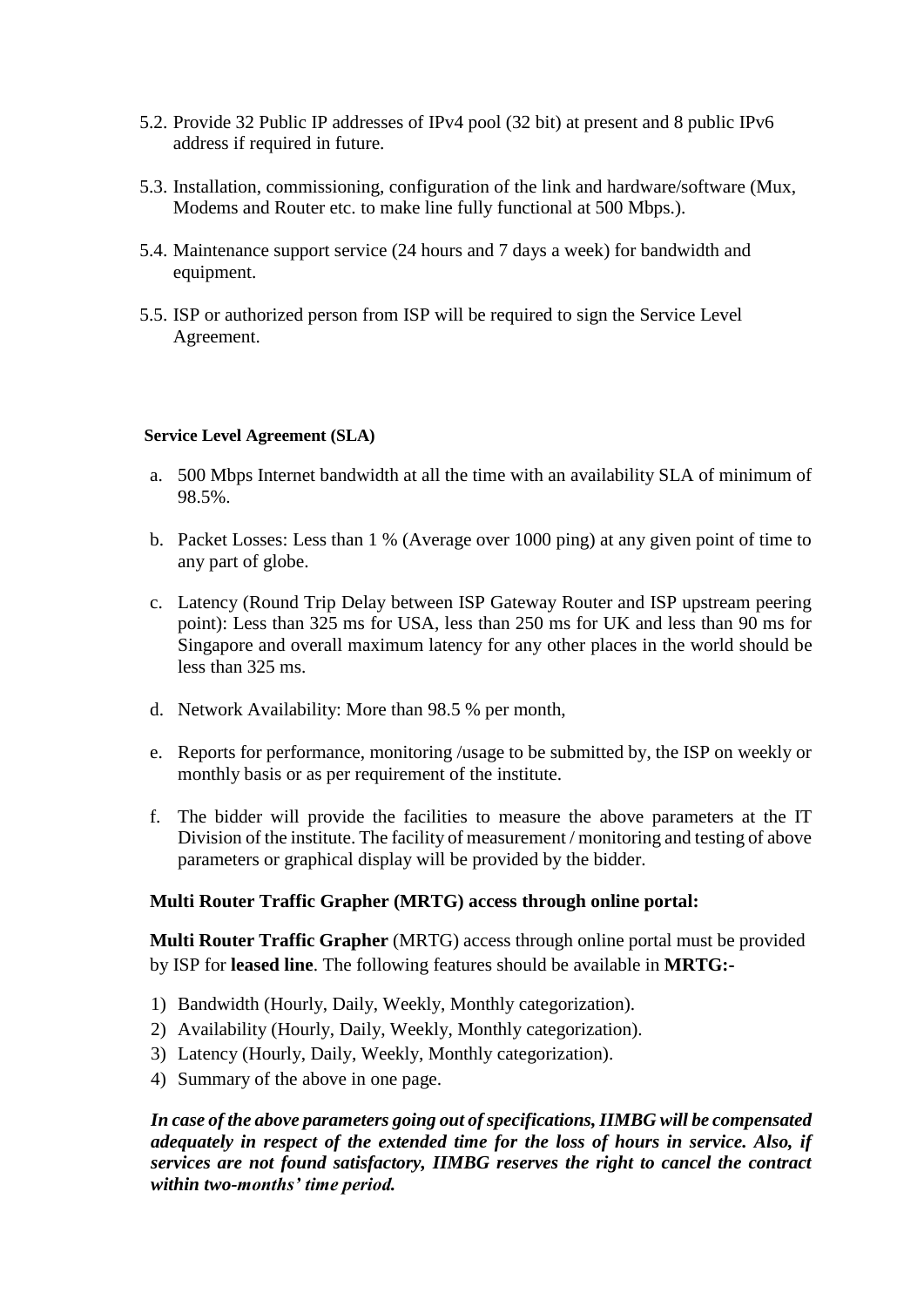- g. Any fault in the Internet connectivity will need to be resolved by the vendor as per the following schedule
	- (i) On the failure of the fiber, link should be restored immediately
	- (ii) The actual uptime of the link should be calculated in respective month and will be measured against total uptime hours 98.50%. If the downtime exceeds the total uptime hours of 98.5%, the following service credits would be due to the company

| (A) Actual uptime $\ge$ 98.5%              | no credit                          |
|--------------------------------------------|------------------------------------|
| (B) Actual uptime $< 98.5\%$ and $>= 96\%$ | 2 day's equivalent service credit  |
| (C) Actual uptime $< 96\%$ and $>= 94\%$   | 7 day's equivalent service credit  |
| (D) Actual uptime $< 94\%$ and $>= 90\%$   | 15 day's equivalent service credit |
| (E) Actual uptime $< 90\%$                 | 25 day's equivalent service credit |
|                                            |                                    |

Actual uptime percentage =  $[(actual$  uptime hours $)/(total$  uptime hours $)]$ \*100 Total uptime hours = no of days in month  $*24$ Actual uptime hours  $=$  Total uptime hours  $-$  downtime hours in the month

#### **The institute reserves the right:**

- a. To reject any or all tender quotations without assigning any reason whatsoever and is not bound to accept the lowest (Ll) rate.
- b. To change any clauses/items/condition on the tender quotation document.

# **6. BID SUBMISSION PROCESS (Technical & Financial bids)**

## **Instruction to Bidder**

- a) Two bids system will be followed i.e. Technical & Financial Bids should be submitted Online only
- b) Bidder should consider any corrigendum published on the tender document before submitting their bids.

## **Bid Submission**

Submission of Tender document through online on [https://mhrd.euniwizarde.com](https://mhrd.euniwizarde.com/) **The bidder must ensure that the** submission of BID **before or by due date.** 

## **a) Technical Bid (COVER-1)**

Bidders should comply with the specification of the tendered item in all respect, no deviations are acceptable. The detailed format is attached at **Annexure-1**. The bidder is to complete the same along with supporting documents and submit accordingly.

## **b) Financial Bid (COVER-2)**

Financial bid given with tender is to be submitted after filling all relevant information. The cost factors should be mentioned clearly as per format given at **Annexure-2** available with the tender failing which the offer is liable for rejection.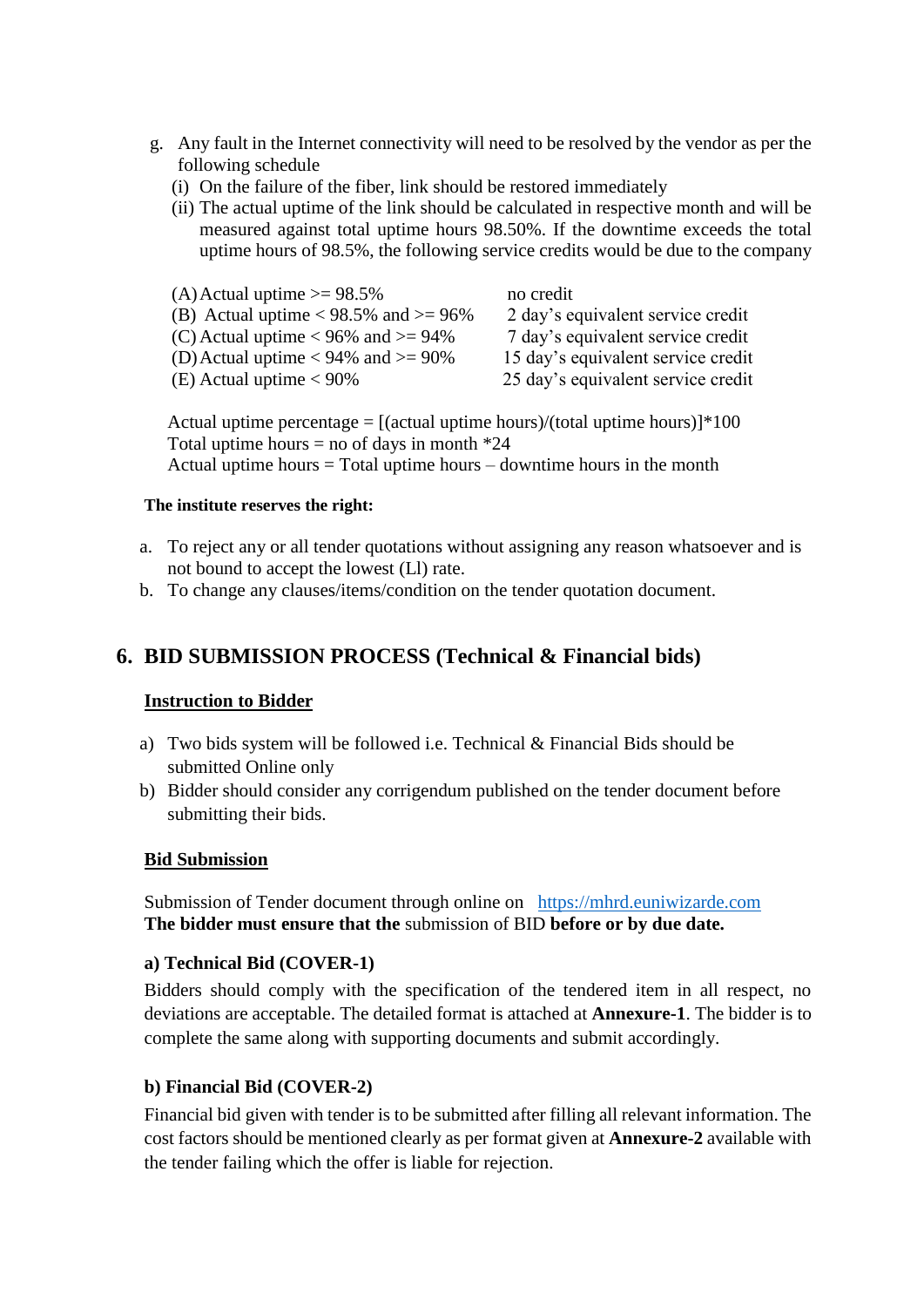#### **c) Bid Evaluation**

The Tender Evaluation Committee of the Institute constituted for the purpose shall assess the ability of the agencies to render the requisite services based on the company profile, rating and on such other criteria as it may fix and the Financial Bids of only those firms qualifying the technical evaluation will be considered.

Opening and Evaluation of Bids: The institute reserves the right to seek clarifications or additional information/ documents from any bidder regarding its technical bid. Such clarification(s) or additional information/document(s) shall be provided within the time specified for the purpose. Any request and response thereto shall be in writing. If the bidder does not furnish the clarification(s) or additional information/document(s) within the prescribed date and time, the proposal shall be liable to be rejected.

In case of tie, who has the highest average turnover in last 3 financial years (2016-17 2017- 18, 2018-19) will be awarded the contract.

## **Bid Validity Period**

The bid will remain valid for 90 days from the date of opening as prescribed by IIM Bodhgaya. A bid valid for a shorter period shall be rejected, being non-responsive.

# **7. TERMS AND CONDITIONS OF THE CONTRACT**

- (i) The financial bid should be valid for a period of not less than 90 days from the date of opening of bid. The leased line is to be delivered  $\&$  installed within a period of 30 days from the date of issue of Purchase Order (PO) by the Company.
- (ii) Bids will be opened in the presence of bidder's representatives, who choose to attend on the specified date and time. Only one representative shall be allowed to attend.
- (iii) EMD must be sent either by post or by messenger. The responsibility of delivery of EMD lies entirely with the bidder. Postal Address is " Indian Institute of Management, Uruvela, Prabandh Vihar, Bodh Gaya – 824234, Gaya, Bihar, India.
- (iv) The institute does not bind itself to accept the lowest or any other offer and reserves the right to accept or reject any or all the offers either in full or in part without assigning any reason.
- (v) Payment for installation and commissioning will be made within one month from the date of satisfactory completion of job.
- (vi) Leased line rental Payment will be made on quarterly basis, only after the completion of each quarter and on submission of GST compliant invoice.
- (vii) Leased line rental Payment will be paid only if required SLA as stated above is met.
- (viii) If SLA is not met in two successive quarters, then the leased line service contract may be terminated by IIMBG and no further payments will be released.
- (ix) Delivery, installation and commissioning should be done within 30 days of confirmed order.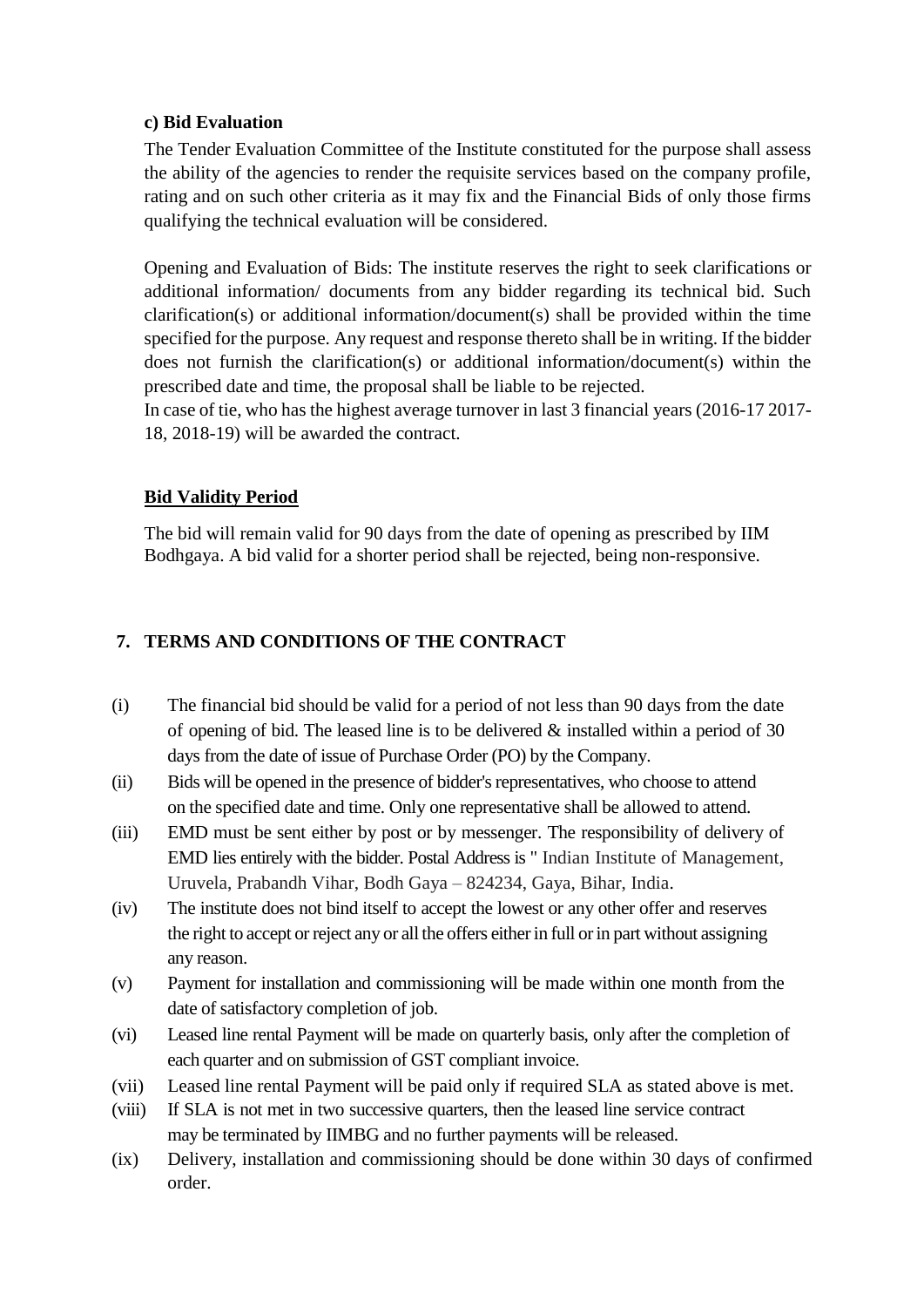- (x) Standard LD clause for delay in supply/completion of job  $@$  2% per week subject to max 10% will be applicable.
- (xi) Receipt of material is subject to inspection.
- (xii) The prices are to be quoted as per the tender document and also to mention the amount as total package with Taxes.
- (xiii) All duties, taxes and other levies payable by the vendor shall be included in the total price.
- (xiv) Vendor should quote only for the specified requirements in the tender and for all the requirements in the tender. No change in the work from the tender documents will be permitted.

## **8. PERFORMANCE SECURITY DETAILS**

- a. The successful tenderer will have to deposit the performance security in the form of DD at the rate of 5% of the contract value; valid for contract period plus three months at the earliest. No interest will be paid by IIM Bodhgaya on the deposit.
- b. Performance Security will be refunded to the contractor, after it duly performs and completes the contract period in all respect.
- c. Performance Security will be forfeited if the firm fails to perform/abide by any of the terms or conditions of the contract.
- d. In case, the firm fails to provide the required services within specified period, the same services will be obtained from open market and the difference of cost, if any, will be recovered from Performance Security or from pending bill(s) of the defaulting firm or from both in case the recoverable amount exceeds the amount of Performance Security.
- e. In case of non-receipt of Security Deposit within the stipulated time, EMD will be converted into Security Deposit and the balance amount will be recovered from the bill submitted for the payment.

## **9. EXPENSES TO BE BORNE BY BIDDER**

All expenses in preparation and submission of bids and visits to the office or any place in connection with the preparation of the Bid shall be borne by the Bidder. IIM Bodhgaya in no case shall be responsible or liable for these costs regardless of the outcome of the bidding process.

## **10. PRICES, TAXES, DUTIES**

The bidder should quote firm prices/ rates taking into account of all taxes. Duties, Levies, personal tax, corporate tax and all other expenditure required to be incurred by him/ her for providing required services etc, during the contract period as indicated under this contract and afterwards no variation on any account unless otherwise specifically mentioned will be allowed. The quoted prices for all the items should be only excluding service tax which shall be charged extra to the students at actual on the production of documentary evidence.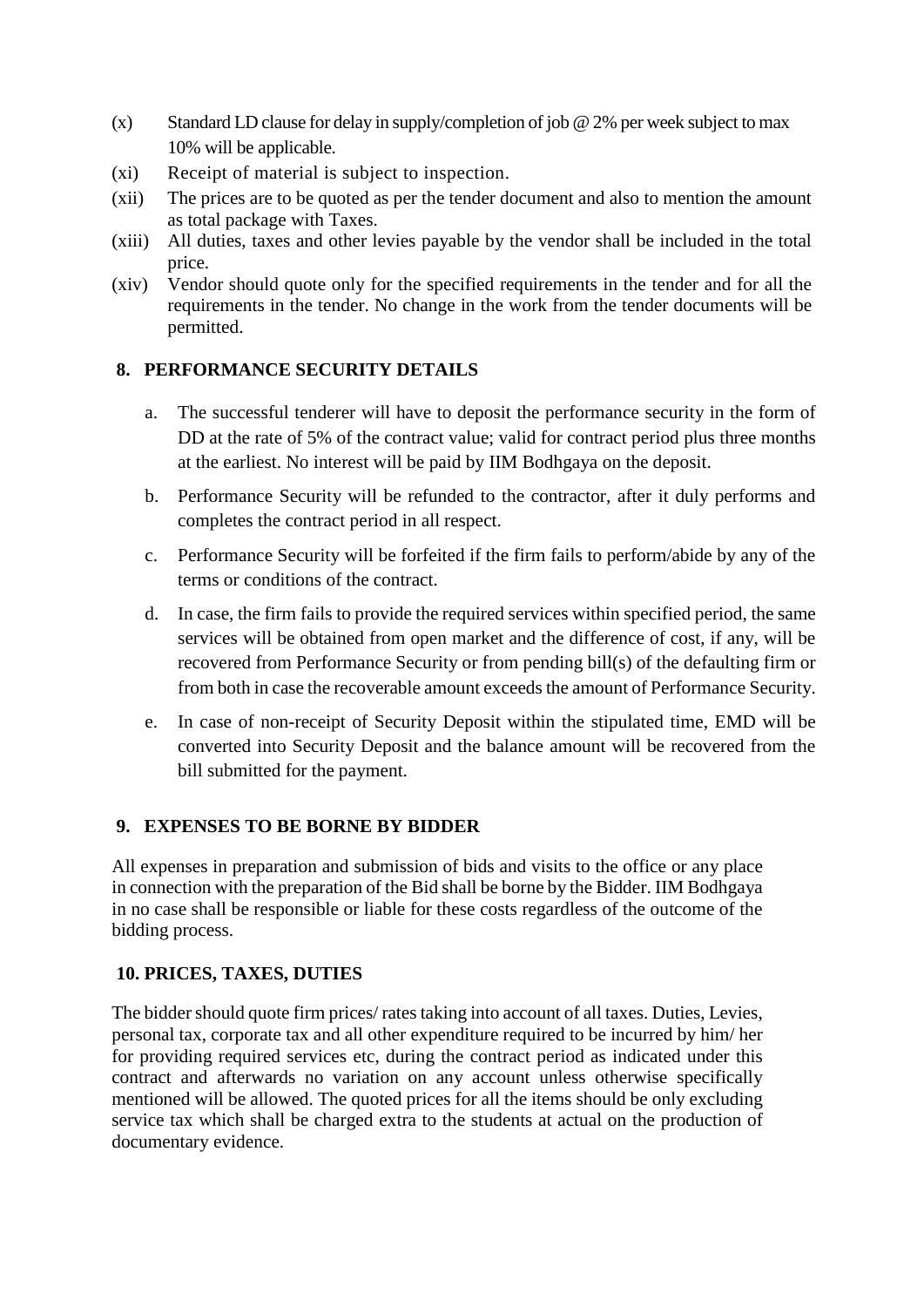# **11. WORK AT RISK AND COST**

The institute reserves the right to get the whole or part of the work executed by some other agency at the risk and cost of the contractor if it is found that the quality and/or the progress in respect of whole or part of the work is not satisfactory**.**

## **12. INSURANCE**

The successful bidder (contractor) shall take third party insurance to cover any accident or accidents of nature, for an amount AS REQUIRED FOR this type of work against damage /loss/ injury to property or person or loss of life during the complete period of the contract. A copy of insurance policy will be handed over by the contractor to the concerned authority of the Institute before starting date of the work as specified in the work order/letter of intent. In case the contractor fails to take the insurance policy, the Institute would arrange for the same at the cost of the contractor, alternatively, the institute may stop payments of bills to the contractor till insurance is arranged by the contractor or terminates the contract at the risk and cost of the contractor.

## **13. INDEMNITY**

The contractor shall indemnify and keep indemnified the institute against all losses and claims for injuries and or damages to any person or property. The contractor shall abide by and observe all statutory laws and regulations in matters of Labour Law, Factory Act, Explosive Act, Workmen compensation Act, Sales Tax, Royalty, Excise duty, Octroi, GST, Works contract etc, and shall keep the institute indemnified against all penalties and liabilities of kind of breach of any such statute ordinance or law/regulations or Bylaws.

## **14. COMPLIANCE WITH THE INSTITUTE RULES AND REGULATIONS**

The contractor shall comply with all norms stipulated by the Institute such as Gate Passes, Checking, Maintenance of Cleanliness, Discipline and Decency at and around the work site, Safety Precautions and Safety Regulations.

## **15. JURISDICTION**

It is agreed and declared by and between the parties hereto that so far it concerns the jurisdiction of any court in enforcing any of the rights or remedies of the parties hereto against each other or one another, a court in the city of Gaya alone shall have jurisdiction to the exclusion of all other courts in any place in the Union of India so that none of the parties hereto shall be entitled to any proceedings whatsoever in respect of any matters touching or relating to or in connection with or arising under agreement and the terms and conditions thereof in any court except the court or courts having jurisdiction in the city of Gaya.

## **16. SAFETY AND SECURITY**

Contractor shall abide by the safety code provisions as per safety code framed from time to time by the government.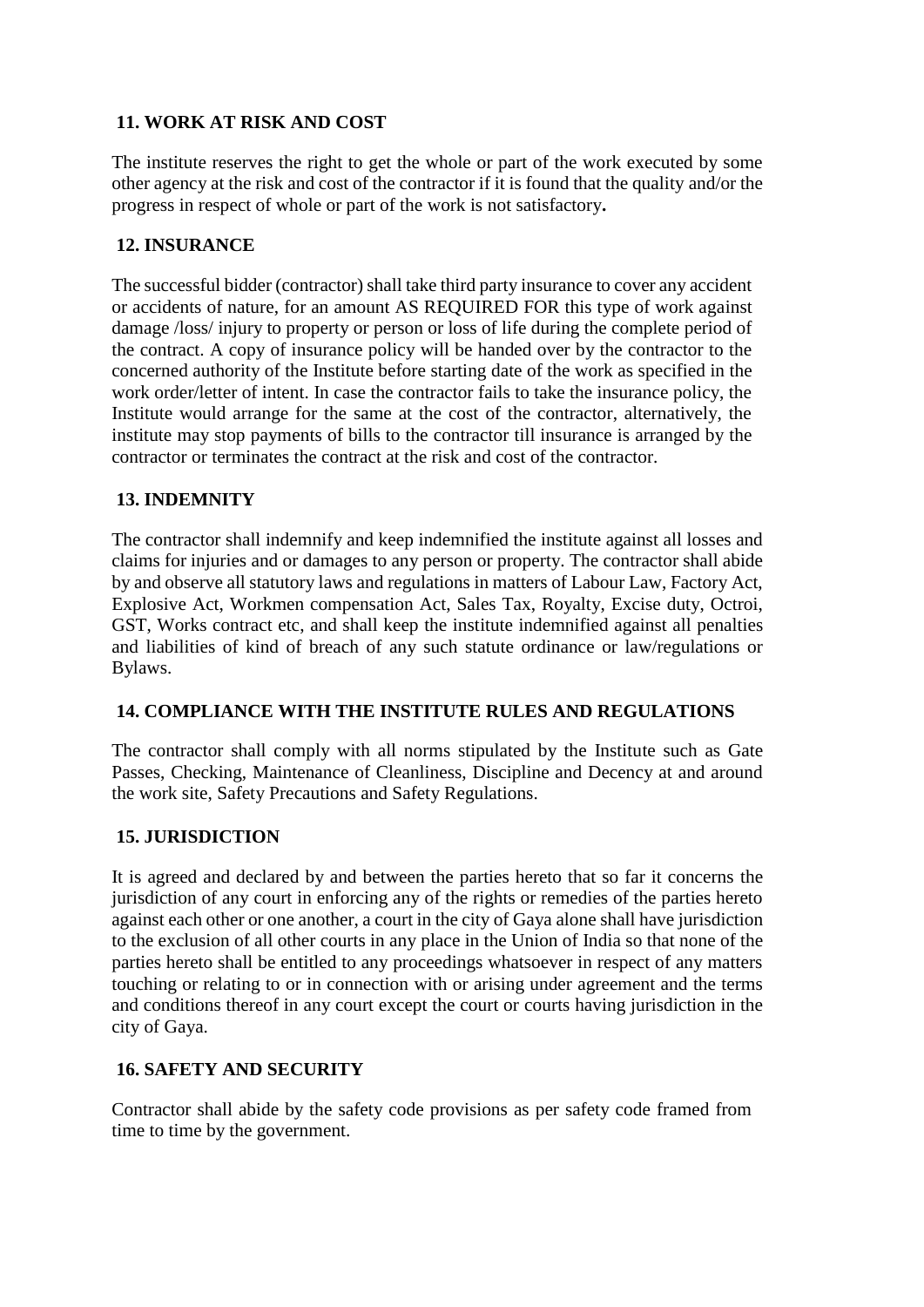#### **17. FORCE MAJEURE**

The contractor shall not be entitled to claim any compensation from IIM Bodhgaya for the loss suffered by him on account of delay by IIM Bodhgaya in the supply of useable water, electricity etc, where such delay is covered by difficulties relating to the supply of wagons, force majeure including non-allotment of such materials by controlling authorities, acts of god, acts of enemies of the state/country or any reasonable cause beyond the control of the Institute.

## **18. DISPUTE SETTLEMENT AND APPOINTMENT OF ARBITRATOR**

All dispute or differences whatsoever arising between the parties out of or relating to the work and the resulting agreement or the breach thereof that cannot be settled by good faith and negotiations between the parties within 60 days of the commencement of negotiation shall be settled by referring the dispute to The Director, IIM Bodh Gaya, who may either herself decide the dispute as Arbitrator or appoint some other person as arbitrator to adjudicate the same, who shall be unconnected with IIM Bodh Gaya. The proceedings will be governed by the provisions of the Arbitration & Conflation Act 1996.

By consent of parties the jurisdiction of all other courts are exculpated and the court at Patna, Bihar alone shall have jurisdiction. The language of Arbitration shall be English. The venue of Arbitration proceedings shall be Patna as the case may be.

Place:

Name:

Date:

Address:

Contact No.:

E-mail:

Signature with Stamp of Bidder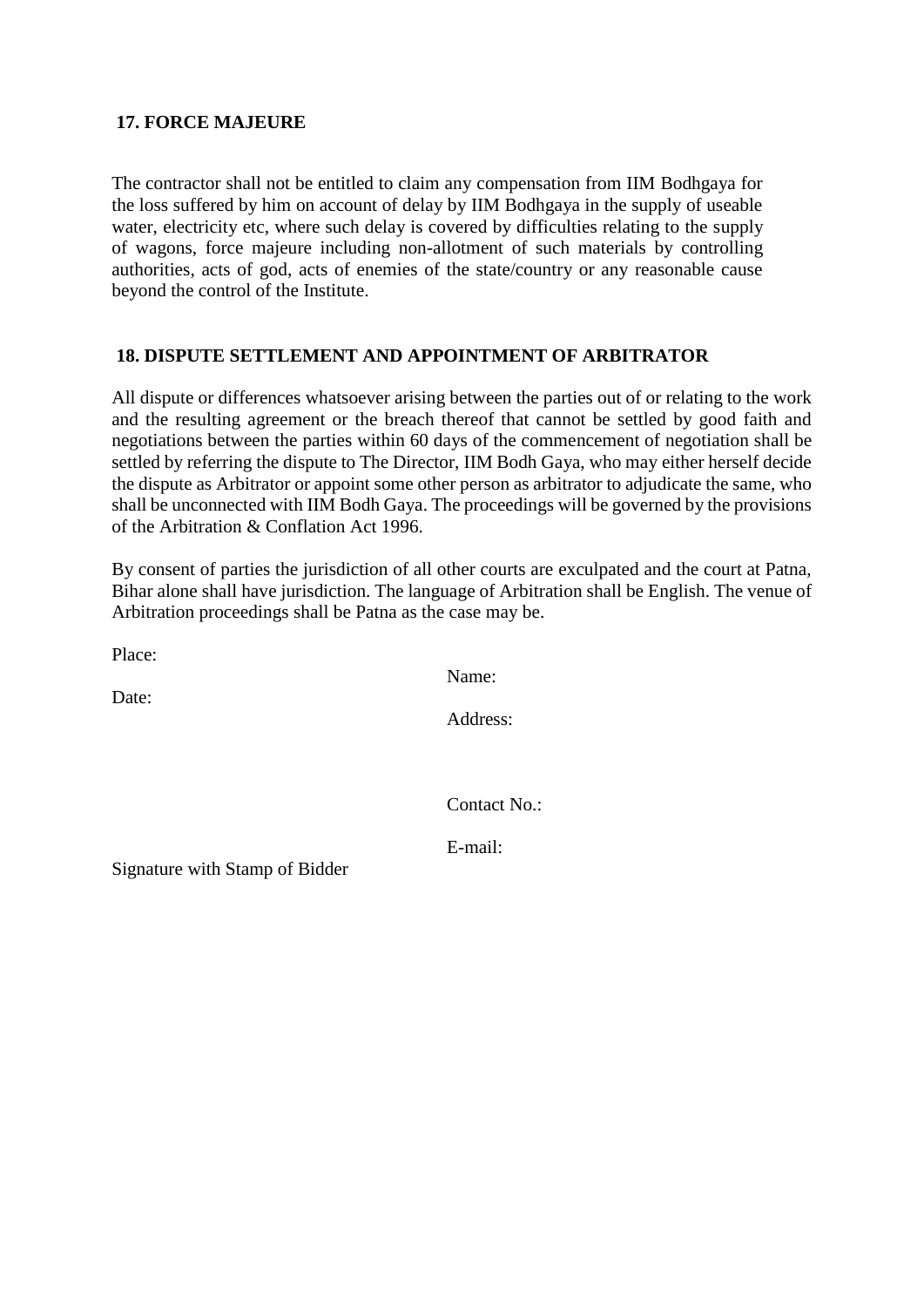#### **TECHNICAL BID**

# **Ref: - Tender No. IIMBG/2020-21/ILL/09 Dated: 25th June 2020**

#### **(Technical Bid shall be prepared and sealed in separate envelope.) Technical specification and requirements for 500 Mbps Internet connectivity leased line (1:1 uncompressed and unshared with last mile on fiber) for IIMBG for a period of (03) three years.**

To provide 500 Mbps Internet leased line connectivity on uncompressed, unshared leased line (1:1) at Indian Institute of Management Bodh Gaya on rental basis. This includes installation, commissioning, testing & upkeep of the complete lease line link for three years period (1 years + 2 years as mentioned in section 4.2). The connectivity will be a dedicated Internet service, the hardware and software required for the establishment of fully functional leased line will be provided by the bidder, the minimum guaranteed bandwidth taken from the Bidder is 500 Mbps (1:1).

| <b>SN</b>        | <b>Technical Specification for Internet</b>    | Compiled | <b>Deviation if any</b> |
|------------------|------------------------------------------------|----------|-------------------------|
|                  | <b>Leased Line Connection</b>                  | (Yes/No) |                         |
| 1.               | The bidder should be an ISP and should have    |          |                         |
|                  | Class A ISP license from Govt. of India        |          |                         |
|                  | (Attach a copy of license)                     |          |                         |
| 2.               | The Internet Connectivity leased line should   |          |                         |
|                  | have fully dedicated $(1:1)$ , unshared & High |          |                         |
|                  | Quality 500 Mbps symmetric bandwidth           |          |                         |
|                  | without any compression factor through         |          |                         |
|                  | Optical Fiber cable (Test report to be         |          |                         |
|                  | attached).                                     |          |                         |
| 3.               | The ISP/bidder should have Network             |          |                         |
|                  | Operation Centre (NOC)/Customer Service        |          |                         |
|                  | Center in Bihar for trouble shooting round     |          |                         |
|                  | the clock preferably in Gaya or Patna. The     |          |                         |
|                  | service provider should furnish details of     |          |                         |
|                  | Toll-free number reachable from Mobile         |          |                         |
|                  | phone for logging complaints. (Attach          |          |                         |
|                  | Certificate/document of proof)                 |          |                         |
| $\overline{4}$ . | The bidder should ensure that the local loop   |          |                         |
|                  | provisioning does not violate regulations as   |          |                         |
|                  | laid by Government of India/TRAI in respect    |          |                         |
|                  | of such links/networks. Bidder will be         |          |                         |
|                  | responsible for making all payments            |          |                         |
|                  | towards the local loop charges/rentals         |          |                         |
|                  | charges etc. (document proof)                  |          |                         |
| 5.               | The bidders should have an average turnover    |          |                         |
|                  | of Rs 60 Lakh or above in the Internet ISP     |          |                         |
|                  | business during the audited financial years    |          |                         |
|                  | 2016-2017, 2017-2018, 2018-2019 and            |          |                         |
|                  | submit the following                           |          |                         |
|                  | Certification from a chartered<br>a)           |          |                         |
|                  | accountant (CA)/ firm of CAs                   |          |                         |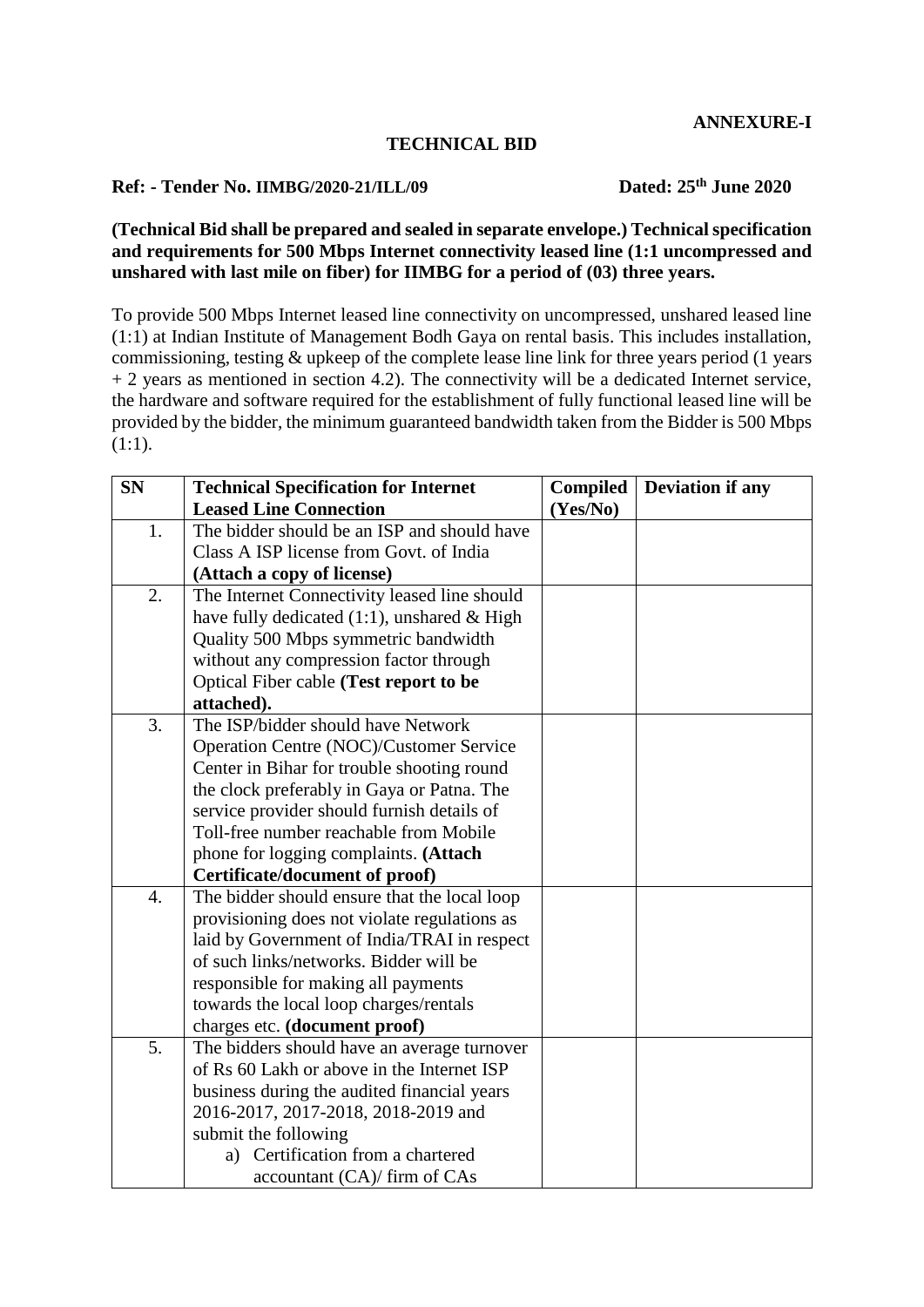|     | certifying the turnover in financial            |  |
|-----|-------------------------------------------------|--|
|     | years 2016-2017, 2017-2018, 2018-               |  |
|     | 2019                                            |  |
|     | (Document Proof)                                |  |
| 6.  | A copy of audited annual accounts for the       |  |
|     | financial years 2016-2017, 2017-2018, 2018-     |  |
|     | 2019                                            |  |
|     | (Document Proof)                                |  |
| 7.  | Copy of GST certificate                         |  |
|     |                                                 |  |
| 8.  | Copy of PAN card                                |  |
|     |                                                 |  |
| 9.  | <b>Bank Details</b>                             |  |
| 10. | Bidders should have their own international     |  |
|     | gateways (document proof)                       |  |
| 11. | The bidders should have NLD/ILD license         |  |
|     | issued by the government of India               |  |
|     | (document proof)                                |  |
| 12. | Bidders should have a valid TL9000/ ISO         |  |
|     | 9001 or ISO/IEC 27001 or higher                 |  |
|     | certification in network operation center,      |  |
|     | operations and maintenance and expansion of     |  |
|     | fiber optics network etc. (Document Proof)      |  |
| 13. | The Bidder should have executed similar         |  |
|     | project for bandwidth provisioning in           |  |
|     | government or private sector. The Bidder        |  |
|     | must have an experience of similar work         |  |
|     | across India for at least 02 years. This should |  |
|     | be duly supported by at least 03 Purchase       |  |
|     | order/Work Order copies of the same or          |  |
|     | higher bandwidth. (Document Proof)              |  |
| 14. | The bidder should provide Internet Router       |  |
|     | Port at ISP Gateway for required bandwidth      |  |
|     | and 32 Public IP addresses in IPv4 (32 bit)     |  |
|     | pool and 8 IPv6 public IP address if required   |  |
|     | in future (Annexure V)                          |  |
| 15. | The connectivity from the POPS of service       |  |
|     | providers to IIMBG, Bodh Gaya, premises         |  |
|     | shall be through Optical Fiber Media.           |  |
|     | (Annexure V)                                    |  |
| 16. | All the equipment supplied by the bidder        |  |
|     | should be capable of handling higher band       |  |
|     | width in case up gradation in required in the   |  |
|     | future. (Annexure V)                            |  |
| 17. | Any Software and Hardware required for          |  |
|     | establishing the purchased bandwidth will be    |  |
|     | provided by bidder to make leased line fully    |  |
|     | functional. (Annexure V)                        |  |
| 18. | All the POPs from where the ILL (Internet       |  |
|     | Lease Line) bandwidth is provided to IIMBG      |  |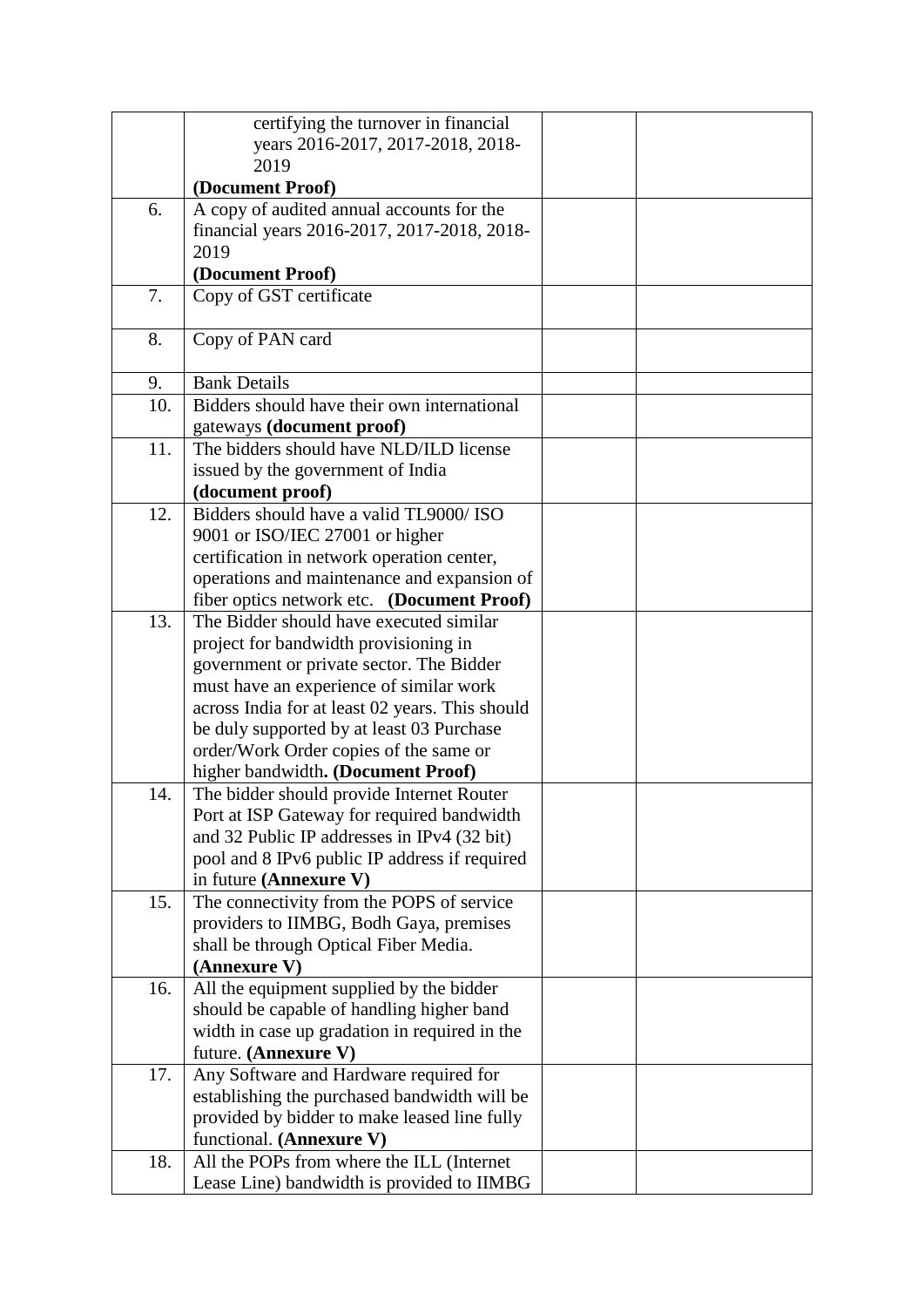|     | should have redundancy of equipment, links,<br>power, backhaul connectivity etc. (Annexure<br>$\mathbf{V}$                                                                                                                                                                                                                                                                                                                                                                                                       |  |
|-----|------------------------------------------------------------------------------------------------------------------------------------------------------------------------------------------------------------------------------------------------------------------------------------------------------------------------------------------------------------------------------------------------------------------------------------------------------------------------------------------------------------------|--|
| 19. | The ILL (Internet Lease Line) links should<br>be available in full duplex mode which must<br>be demonstrated to the IT department of                                                                                                                                                                                                                                                                                                                                                                             |  |
|     | <b>IIMBG.</b> (Annexure V)                                                                                                                                                                                                                                                                                                                                                                                                                                                                                       |  |
| 20. | Service provider must provide facility to<br>IIMBG, to monitor the SLA (Service level)<br>Agreement) parameters (as per Section 6 of<br>the document) and log the Trouble tickets<br>online. IIMBG should also be able to obtain<br>standard reports on the ILL links, Bandwidth<br>Utilization (in Mbps, in frames/sec), Errors<br>(frames/sec), Discarded (frames/sec),<br>Bandwidth availability, Packet loss (in %),<br>Latency of links etc. through any network<br>monitoring tool/web browser provided by |  |
| 21. | service provider. (Annexure V)<br>Copy of partnership Deed/Certification of<br>registration of Company or any other<br>document evidencing registration of the<br>bidder (document proof)                                                                                                                                                                                                                                                                                                                        |  |
| 22. | Agreement to the Service Level Agreement<br>(Annexure VI)                                                                                                                                                                                                                                                                                                                                                                                                                                                        |  |

## **Dated................at………this………………. day……………………………………… 2020**

#### **Name:**

#### **(Signature with Seal)**

Note: Indian Institute of Management reserves the right to accept or cancel tender/bids of any/ of the agencies at their absolute discretion without assigning any reason thereof. Applications received with incomplete information or alteration not authenticated with proper seal and signature will not be considered.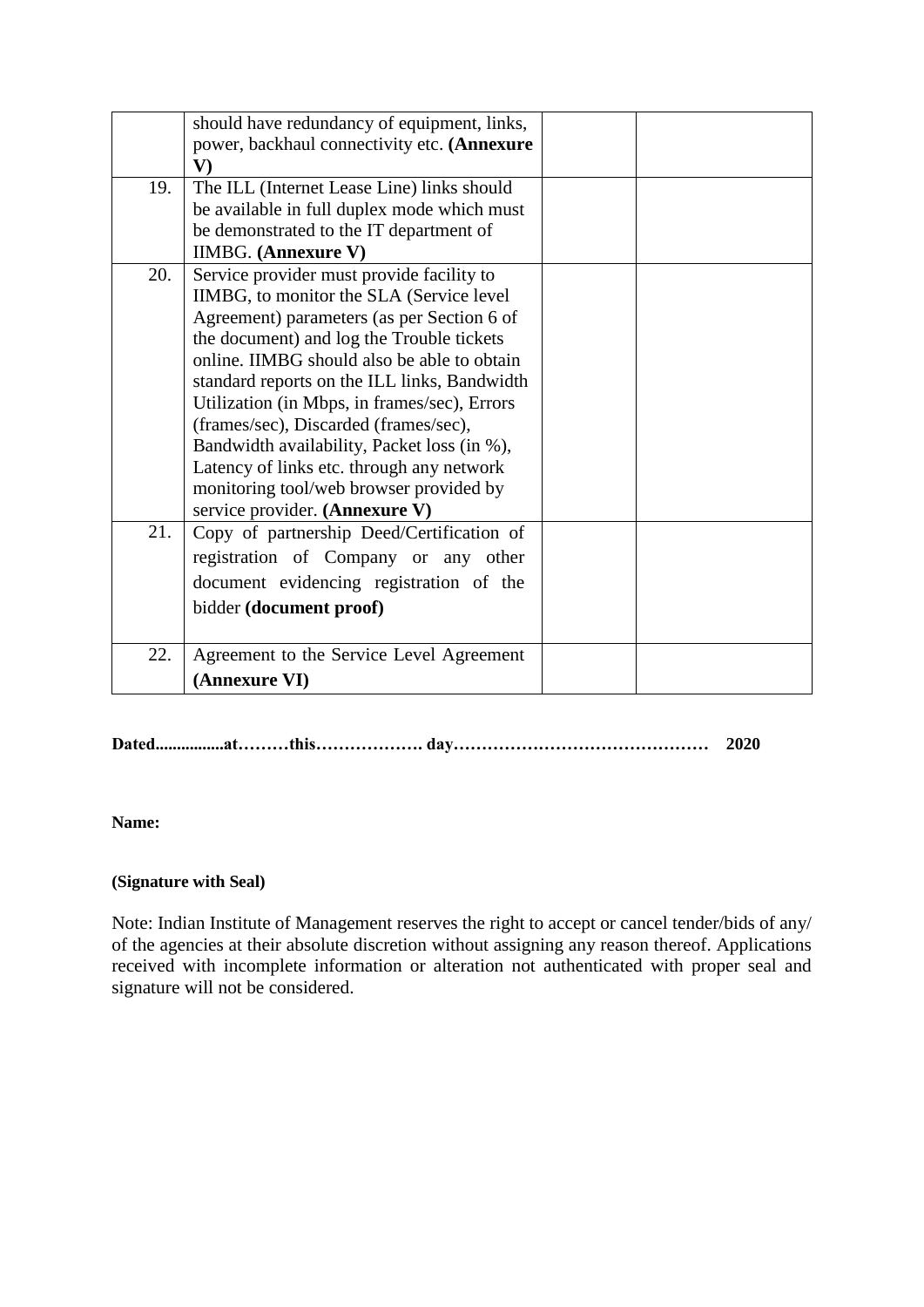#### **FINANCIAL BID FORMAT**

## **Ref: - Tender No. IIMBG/2020-21/ILL/09 Dated: 25th June 2020**

**TENDER DOCUMENT FOR 500 Mbps Internet connectivity Leased Line (1:1 uncompressed and unshared) for Indian Institute of Management Bodh Gaya for a period of (1+2) three years**

| <b>SN</b>      | No. of links/Speed                  | <b>Yearly Cost</b> | <b>Two Year</b> | <b>Three Year</b> |
|----------------|-------------------------------------|--------------------|-----------------|-------------------|
|                |                                     |                    | Cost            | Cost              |
| $\mathbf{1}$   | <b>Bandwidth Charges:</b>           |                    |                 |                   |
|                | 500 Mbps Internet connectivity      |                    |                 |                   |
|                | Leased Line (1:1) uncompressed and  |                    |                 |                   |
|                | unshared) at Indian Institute of    |                    |                 |                   |
|                | Management Bodh Gaya                |                    |                 |                   |
| 2              | Applicable taxes on above SI No. 1  |                    |                 |                   |
| 3              | One time installation Configuration |                    |                 |                   |
|                | charges (Hardware/Software)         |                    |                 |                   |
| $\overline{4}$ | Applicable taxes on above SI No. 3  |                    |                 |                   |
| 5              | Total for SI Nos $(1+2+3+4)$        |                    |                 |                   |
| 6              | Any other charge (To be specified)  |                    |                 |                   |
|                | or any)                             |                    |                 |                   |
|                | Gross Total for SI Nos $(5+6)$      |                    |                 |                   |
| 8              | Gross Total in Words                |                    |                 |                   |

Note: In the financial bid format, the rate shall be quoted in Indian Rupees in figures and words. In case of discrepancy between the rate quoted in figures and words, the rate quoted in words will be taken as final and shall be binding on the agency. The bidder should quote for the entire tender as a package and the comparative statement will be made as per package only. The bidder should quote for the entire tender as per the given tender specifications including all taxes/duties & any other financial liabilities. Bidder who does not quote for all the specification, as per the given tender specification, is subject to disqualification.

Signature of the authorized representative of the bidder

**Name:**

**Designation Date seal**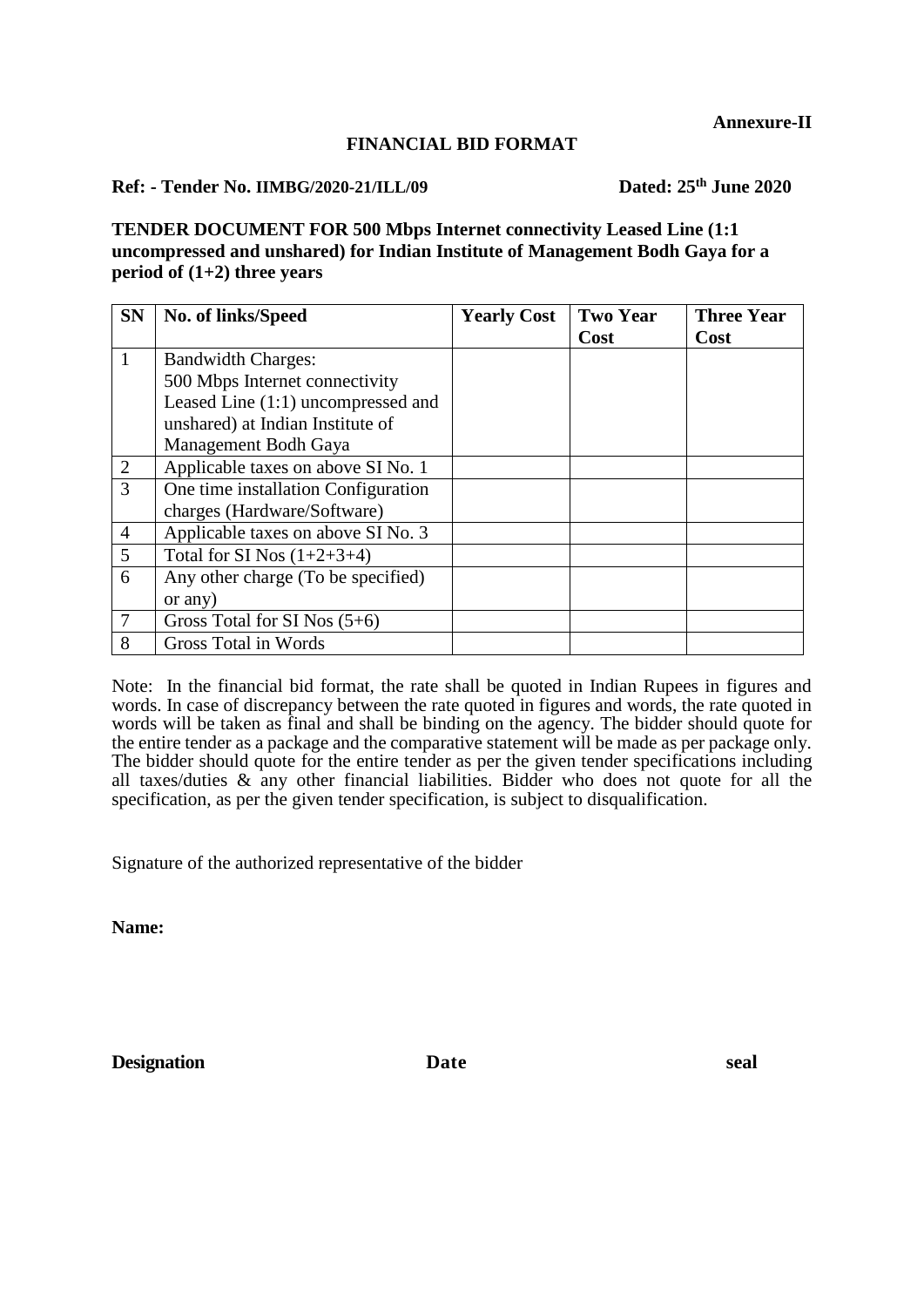# **ANNEXURE – III**

**Indian Institute of Management Bodh Gaya Uruvela, Prabandh Vihar Bodh Gaya- 824234, Bihar India**

#### **Sub: - Self Declaration Certificate**

#### **Ref: - Tender No. IIMBG/2020-21/ILL/09**

Dated: 25<sup>th</sup> June 2020

(Notice Inviting Tender for Internet Leased Line for IIM Bodh Gaya).

Dear Sir,

With reference to the above, I am/ We are offering our competitive bids towards the Notice Inviting Tender for Provisioning of Internet Leased Line to Indian Institute of Management Bodh Gaya, I / We hereby reconfirm and declare that I / We have carefully read, understood and complying the above referred tender document including instructions, terms and conditions, specifications, schedule of quantities and all the contents stated therein.

I / We also confirm that the rates quoted by me/us are inclusive of all taxes, duties etc, applicable as on date and are for Indian Institute of Management Bodh Gaya, Uruvela, Prabandh Vihar, Bodh Gaya- 824234, India.

**Date:** Authorised Signatory **Name: Place: Designation: Contact No.: Email ID:**

To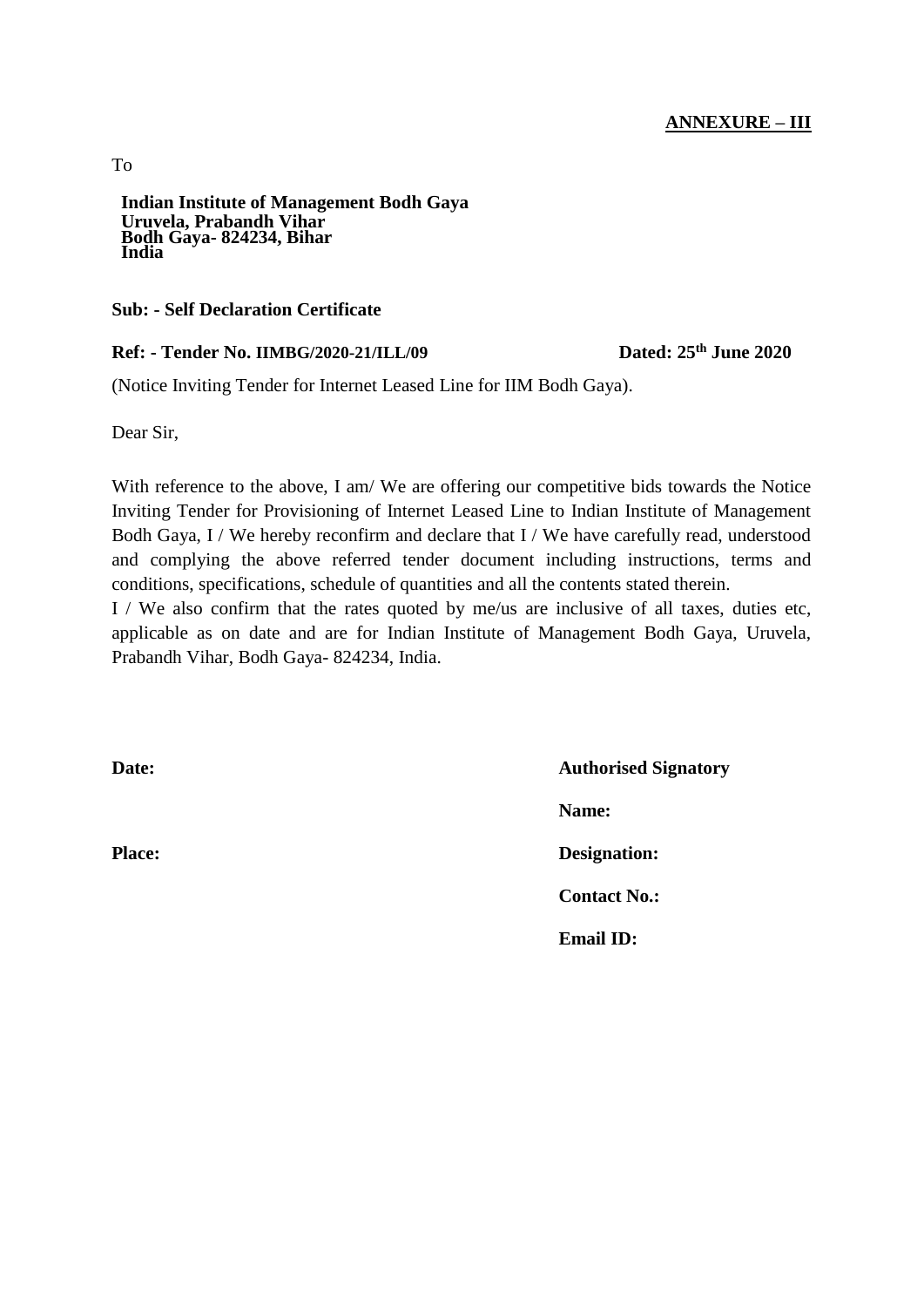## **ANNEXURE – IV**

To

**Indian Institute of Management Bodh Gaya Uruvela, Prabandh Vihar Bodh Gaya- 824234, Bihar India**

#### **Sub: - EMD Details**

Ref: - **Tender No. IIMBG/2020-21/ILL/09 Dated: 25-June-2020**

(Notice Inviting Tender for Internet Leased Line for IIM Bodh Gaya).

Dear Sir,

The following demand draft/banker's cheque in favor of IIM Bodh Gaya are enclosed towards EMD.

| Detail of<br><b>DD</b> / Banker<br><b>Cheque</b> | Amount          | <b>DD/Banker</b><br><b>Cheque No.</b> | <b>DD</b> /Banker<br><b>Cheque Date</b> | <b>Bank Name</b> |
|--------------------------------------------------|-----------------|---------------------------------------|-----------------------------------------|------------------|
| <b>EMD</b>                                       | $Rs. 40,000/$ - |                                       |                                         |                  |

**Thanking you**

**Yours faithfully,**

**(Authorised Signatory with Seal)**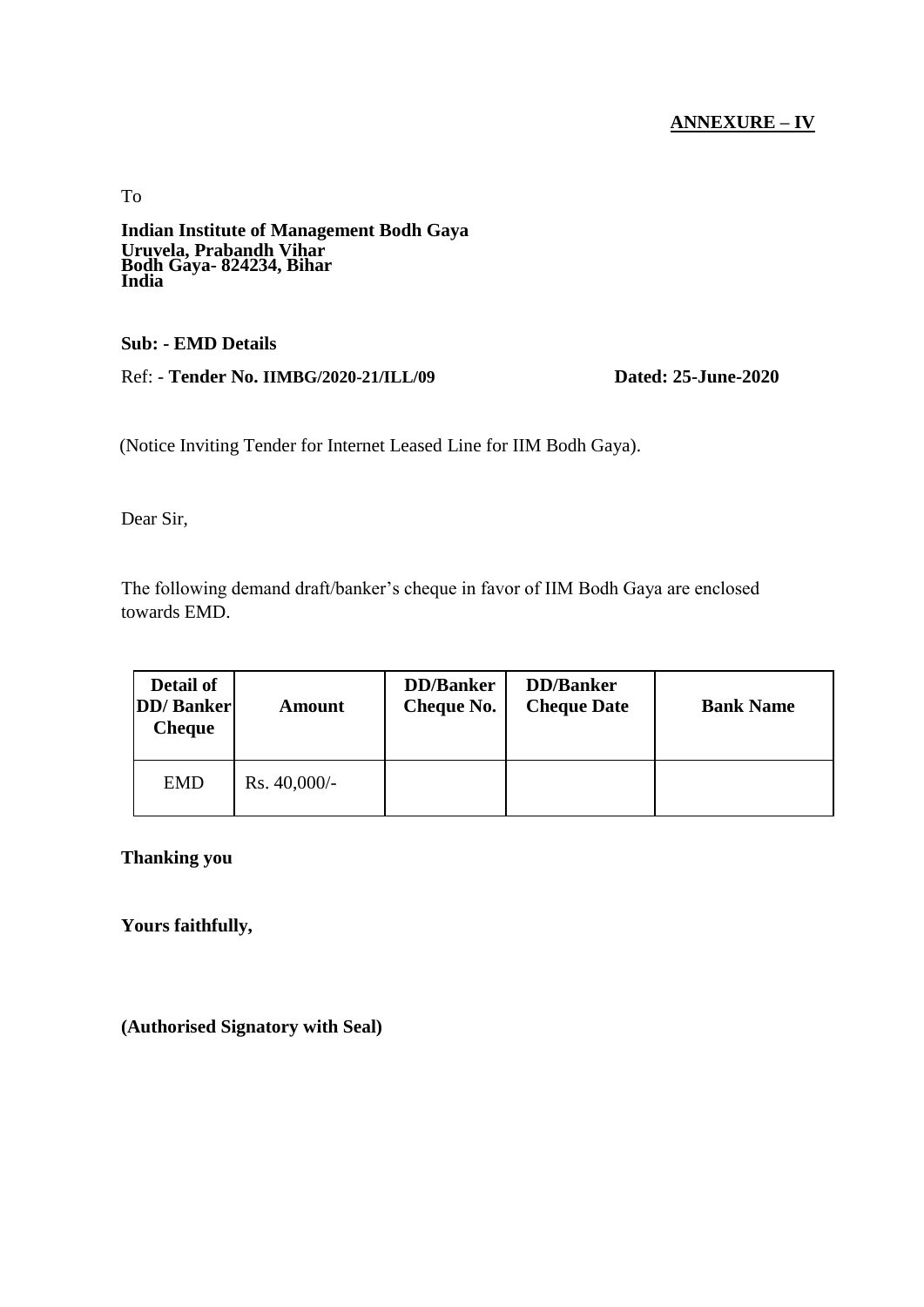# **ANNEXURE – V**

#### **Indian Institute of Management Bodh Gaya Uruvela, Prabandh Vihar Bodh Gaya- 824234, Bihar India**

#### **Sub: - Agreement of Internet Leased Line Services Ref: - Tender No. IIMBG/2020-21/ILL/09 Dated: 25th-June-2020**

(Notice Inviting Tender for Internet Leased Line for IIM Bodh Gaya).

Dear Sir,

With reference to the tender, I am/ We are agreeing to the following terms and conditions regarding the provisioning of Internet Leased Line Services.

- I. The bidder should provide Internet Router Port at ISP Gateway for required bandwidth and 32 Public IP addresses in IPv4 (32 bit) pool and 8 IPv6 public IP address.
- II. The connectivity from the POPS of service providers to IIMBG, Bodh Gaya, premises shall be through Optical Fiber Media.
- III. All the equipment supplied by the bidder should be capable of handling higher band width in case up gradation in required in the future.
- IV. Any Software and Hardware required for establishing the purchased bandwidth will be provided by bidder to make leased line fully functional.
- V. All the POPs from where the ILL (Internet Lease Line) bandwidth is provided to IIMBG should have redundancy of equipment, links, power, backhaul connectivity etc.
- VI. The ILL (Internet Lease Line) links should be available in full duplex mode which must be demonstrated to the IT department of IIMBG.
- VII. Service provider must provide facility to IIMBG, to monitor the SLA (Service level Agreement) parameters (as per Section 6 of the document) and log the Trouble tickets online. IIMBG should also be able to obtain standard reports on the ILL links, Bandwidth Utilization (in Mbps, in frames/sec), Errors (frames/sec), Discarded (frames/sec), Bandwidth availability, Packet loss (in %), Latency of links etc. through any network monitoring tool/web browser provided by service provider.

| Date:         | <b>Authorised Signatory</b> |
|---------------|-----------------------------|
|               | Name:                       |
| <b>Place:</b> | Designation:                |
|               | <b>Contact No.:</b>         |
|               | <b>Email ID:</b>            |
|               |                             |

To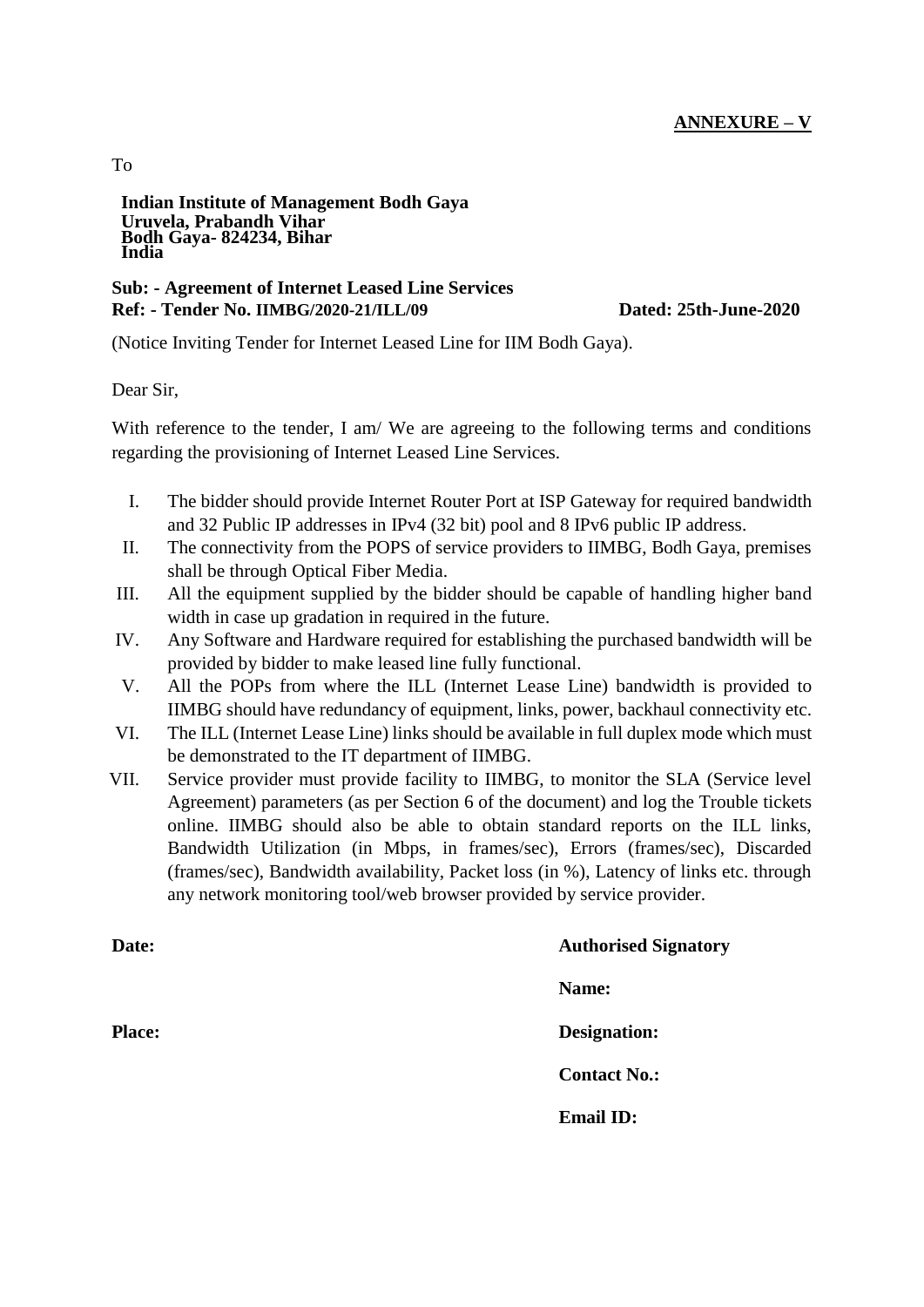#### **ANNEXURE – VI**

To

**Indian Institute of Management Bodh Gaya Uruvela, Prabandh Vihar Bodh Gaya- 824234, Bihar India**

#### **Sub: - Service Level Agreement**

#### **Ref: - Tender No. IIMBG/2020-21/ILL/09**

Dated:  $25<sup>th</sup>$  **June 2020** 

(Notice Inviting Tender for Internet Leased Line for IIM Bodh Gaya).

Dear Sir,

With reference to the above, I am/ We are agreeing to the following service level agreement.

- a) 500 Mbps Internet bandwidth at all the time
- b) Packet Losses: Less than 1 % (Average over 1000 ping) at any given point of time to any part of globe.
- c) Latency (Round Trip Delay between ISP Gateway Router and ISP upstream peering point): Less than 325 ms for USA, less than 250 ms for UK and less than 90 ms for Singapore and overall maximum latency for any other places in the world should be less than 325 ms.
- d) Network Availability: More than 98.5 % per month,
- e) Reports for performance, monitoring /usage to be submitted by, the ISP on weekly or monthly basis or as per requirement of the institute.
- f) In case of the above parameters going out of specifications, IIMBG will be compensated adequately in respect of the extended time for the loss of hours in service as given in Service Level Agreement (Section 5). Also, if services are not found satisfactory, IIMBG reserves the right to cancel the contract within two-months time period.
- g) Any fault in the Internet connectivity will need to be resolved by the vendor as per the following schedule

(i) On the failure of the fiber, link should be restored immediately

(ii) The actual uptime of the link should be calculated in respective month, and will be measured against total uptime hours 98.50%. If the downtime exceeds the total uptime hours of 98.5%, the following service credits would be due to the company